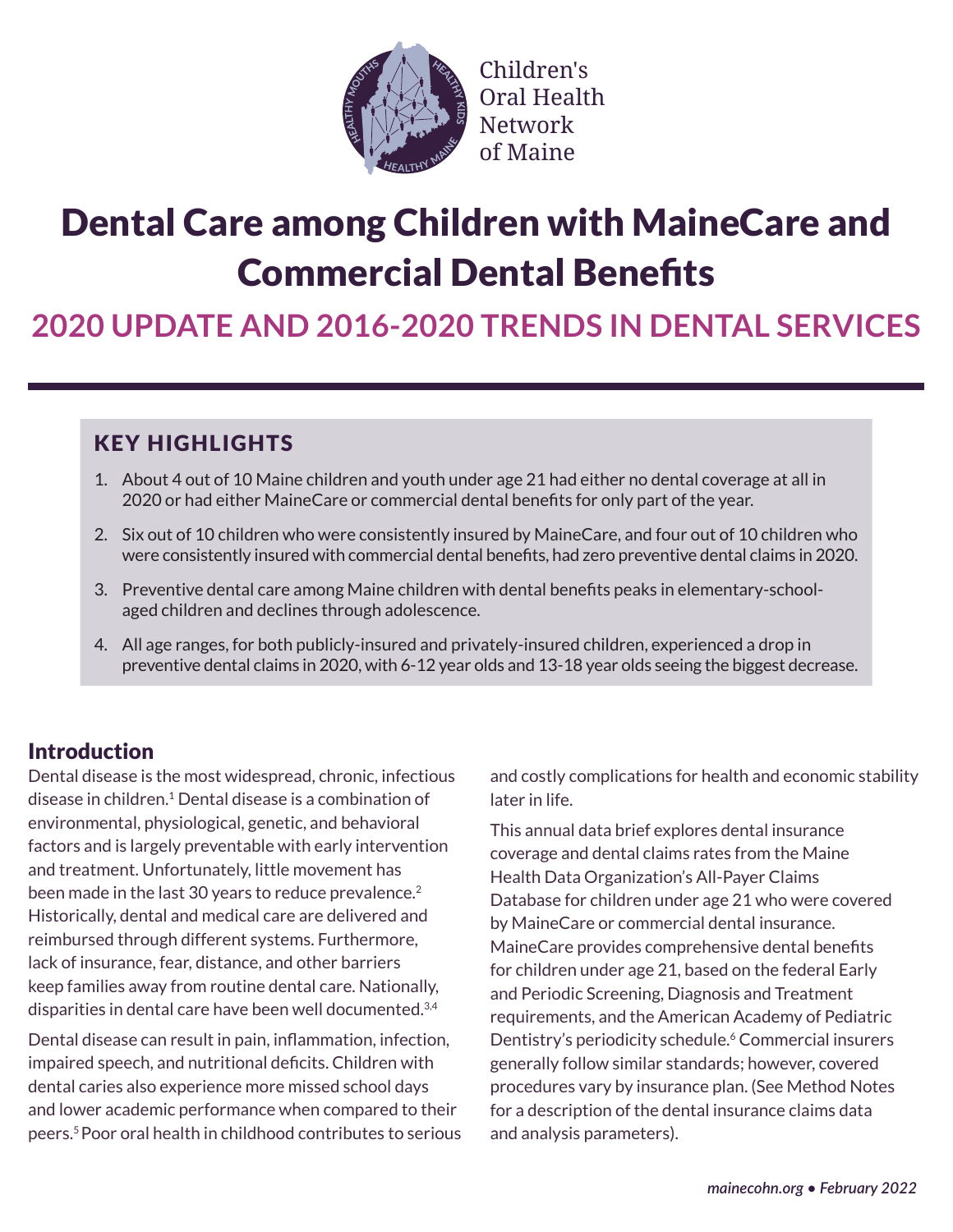## Dental Coverage

To prevent and treat dental disease, routine access to dental care is necessary. For many families, access to dental care is facilitated by having either public or commercial dental insurance coverage. As seen in **Figure 1**, approximately 36% of children under the age of 21 had MaineCare for at least 11 months in 2020, while 25% were consistently enrolled in a commercial dental plan. Additionally, approximately 22% had either MaineCare or a commercial dental plan for part of the year (less than 11-months). Approximately 17% of Maine children had neither MaineCare nor commercial dental benefits during 2020 (note: within this 17%, there may be some children who had benefits with a small dental plan that is under the threshold for the requirement to submit claims data to MHDO).



*The following analysis is limited to children continuously enrolled in a commercial dental plan or MaineCare for at least 11 months in 2020.*

### Preventive Dental Care

Utilization of preventive care for Maine children with dental benefits varied by insurance type. As seen in **Figure 2**, a higher percentage of children under age 21 with commercial dental benefits (60%) received preventive care in 2020 than children with MaineCare (40%)

### Figure 2. Percentage of Insured Children Under Age 21 with At Least One Preventive Dental Claim in 2020



RESOURCES / Weblinks for more information about MaineCare dental benefits and other oral health data:

Maine Health Data Organization All-Payer Claims Database: [mhdo.maine.gov/claims.htm](https://mhdo.maine.gov/claims.htm)

MaineCare Benefits Manual, Chapter II – Specific Policies by Service. Section 25: [www.maine.gov/sos/cec/rules/10/144/ch101/](https://www.maine.gov/sos/cec/rules/10/144/ch101/c2s025.docx)  [c2s025.docx](https://www.maine.gov/sos/cec/rules/10/144/ch101/c2s025.docx)

MaineCare Benefits Manual, Chapter III – Allowances for Services. Section 25: [www.maine.gov/sos/cec/rules/10/144/ch101/ c3s025.docx](https://www.maine.gov/sos/cec/rules/10/144/ch101/c3s025.docx) MaineCare Children's Services – Early Periodic Screening, Diagnosis, and Treatment (EPSDT): [www.maine.gov/dhhs/oms/provid](https://www.maine.gov/dhhs/oms/provider/children/index.html)[er/](https://www.maine.gov/dhhs/oms/provider/children/index.html) [children/index.html](https://www.maine.gov/dhhs/oms/provider/children/index.html)

Maine Integrated Youth Health Survey: [data.mainepublichealth.gov/miyhs/home](https://data.mainepublichealth.gov/miyhs/home)

KidsCount Maine: datacenter.kidscount.org/data#ME/2/0/char/0

Centers for Disease Control and Prevention Oral Health Data: [www.cdc.gov/oralhealthdata/](http://www.cdc.gov/oralhealthdata/)

Association of State and Territorial Dental Directors: [www.astdd.org/data-collection-assessment-and-surveillance-committee/](https://www.astdd.org/data-collection-assessment-and-surveillance-committee/)

American Dental Association Health Policy Institute: [www.ada.org/en/science-research/health-policy-institute](https://www.ada.org/en/science-research/health-policy-institute)

CareQuest, the State of Oral Health Equity in America, 2021: [www.carequest.org/state-oral-health-equity-america-2021](https://www.carequest.org/state-oral-health-equity-america-2021)

National Institute for Cranial and Dental Research, Oral Health in America: Advances and Challenges, 2021 [www.nidcr.nih.gov/](https://www.nidcr.nih.gov/oralhealthinamerica) [oralhealthinamerica](https://www.nidcr.nih.gov/oralhealthinamerica)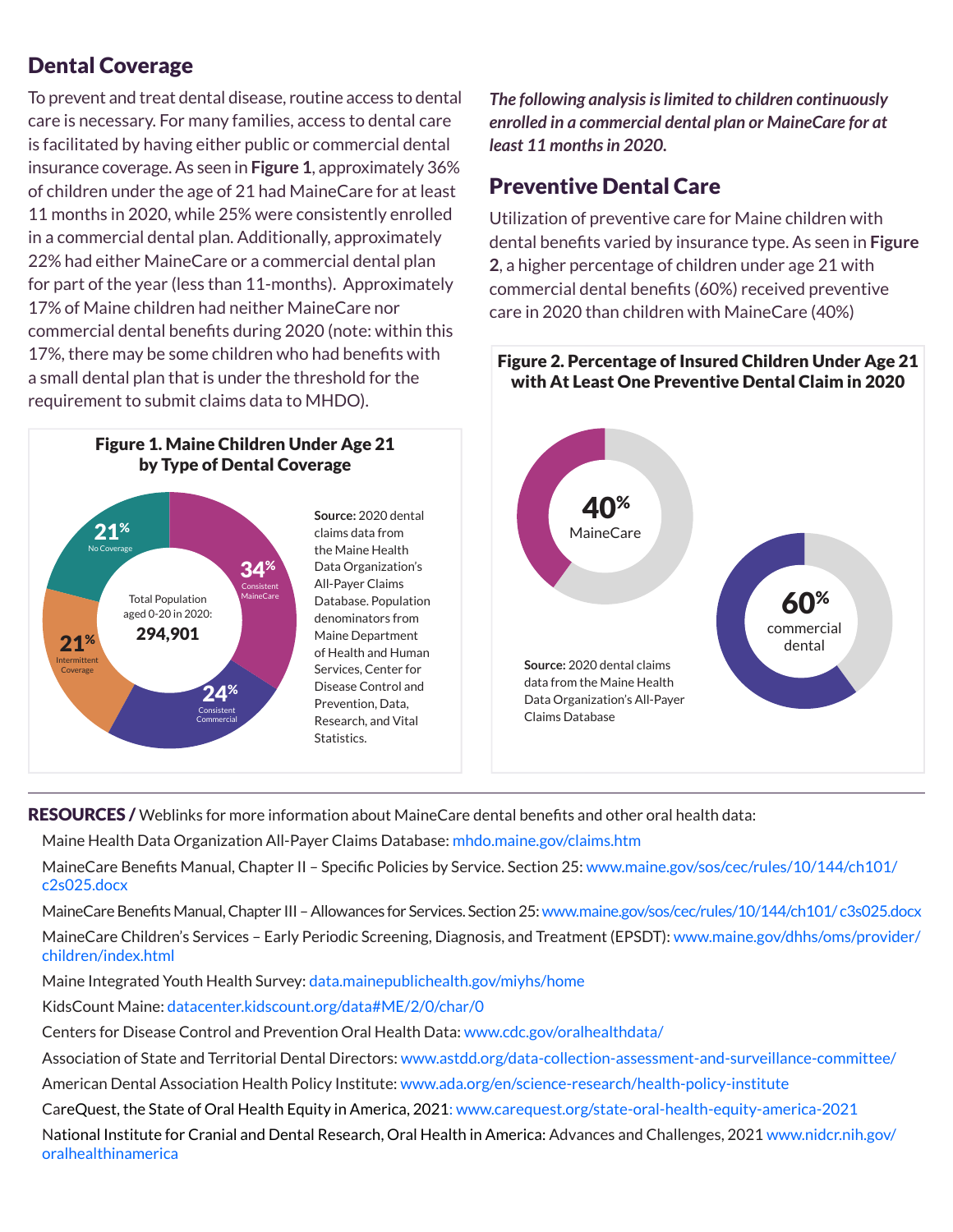As seen in **Figure 3**, across most age groups, a higher percentage of children with commercial dental benefits received preventive care than children with MaineCare. The exception is among children in the 0-2 age group; this difference likely reflects the fact that MaineCare reimburses for screening and fluoride varnish by primary care providers, who are not usually contracted providers with commercial dental plans.

The age group with the highest percentage of children receiving preventive care for both MaineCare (46%) and commercial coverage (68%) was 6-12 year olds. The 19-20 year old age group demonstrated the largest disparity in preventive care use with 47% of 19-20 year olds with commercial dental benefits receiving preventive care compared to 20% of those with MaineCare.

It is important to note that this data reflects only the services that are paid for by either MaineCare or commercial dental insurance plans. Some children receive screening and fluoride varnish through the State of Maine's School Oral Health Program, or donated care for which providers are not reimbursed. However, it is also important to note that receiving one preventive dental service is not necessarily an indicator of having consistent access to all routine recommended services.



Age And Preventive Dental Care **Preventive Dental Care By County** 



Figure 4. Disparities in Preventive Dental Care by County for Children Under Age 21

**Source:** 2020 dental claims data from the Maine Health Data Organization's All-Payer Claims Database

*Note: graph formatting attributable to the American Dental Association Health Policy Institute's Dental care use among children (2016). https://www.ada.org/~/ media/ADA/Science%20and%20Research/HPI/Files/HPI\_Dental\_Care\_Use\_ Children\_2016.pdf*

Preventive care use varied by county. As seen in **Figure 4**, in 2020 the largest difference in the percentage of MaineCare and commercially-insured residents under age 21 who received any preventive care was in Cumberland and York counties. Washington and Aroostook counties had the smallest difference between insurance categories in the proportion of children with any preventive dental claims. Cumberland County had the highest percentage of children with commercial insurance receiving preventive care, while Aroostook County had the highest percentage for children with MaineCare.

### *Author's Note*

*The purpose of this document is to help build a common understanding of the current status of children's oral health services, as well as the gaps in these services. Oral health is a complex issue and many partners are working hard to help children get the services they need. Our hope is that this data brief will inspire collective action toward our shared vision: Transforming Maine into a state where all children can grow up free from preventable dental disease.*

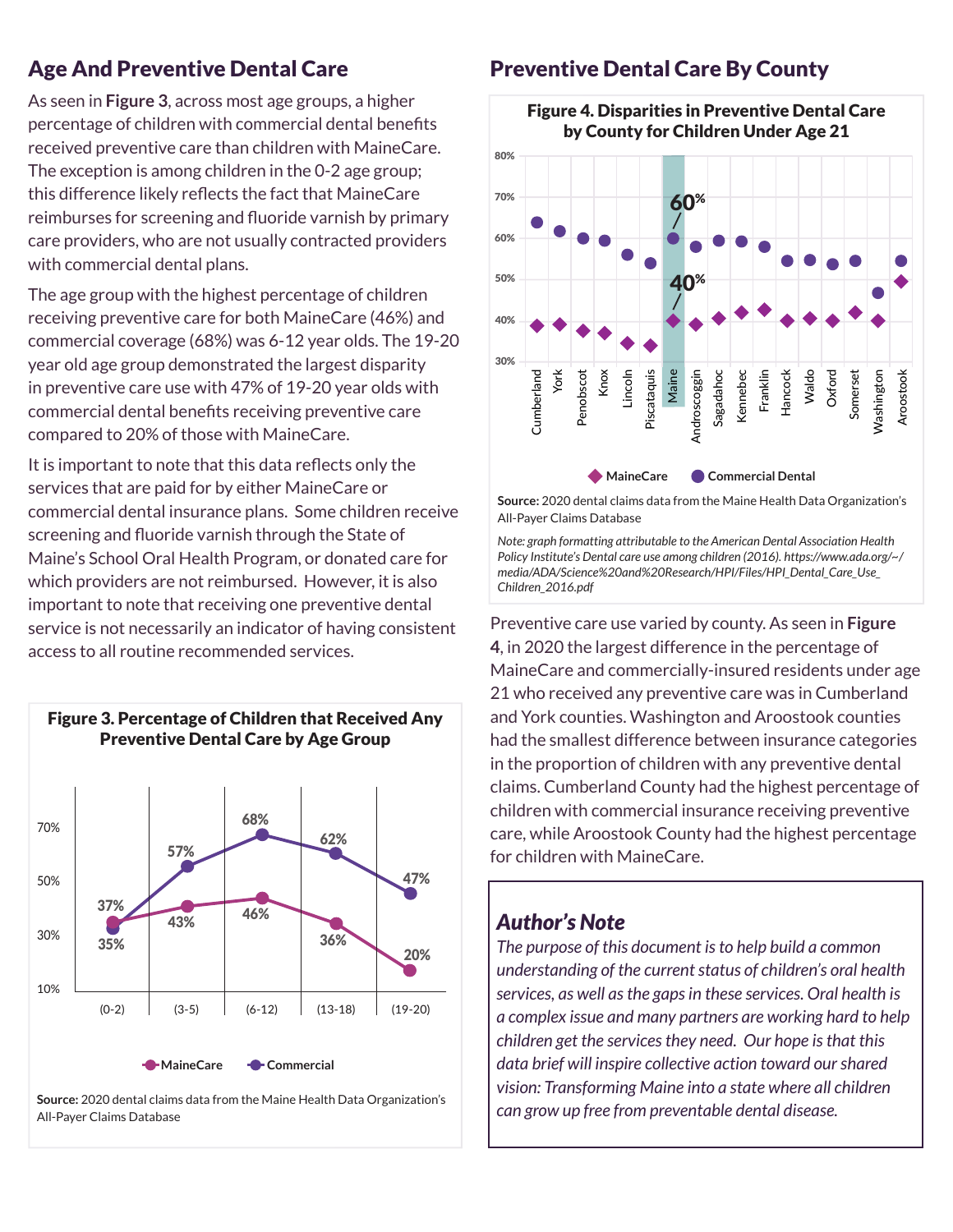### Utilization And Trends 2016-2020

The trends in dental claims held steady from 2016-2019 with a precipitous drop off in 2020. These trends reveal the need for increased collaboration and coordinated effort to address: 1) the disparities between children with MaineCare and children with commercial dental insurance; 2) the age drop-off in care that we see for older children and young adults, especially 19- and 20-year-olds and; 3) the drop in accessing oral health services due to the COVID-19 pandemic.





**Figures 5, 6, 7, and 8 Source:** 2016, 2017, 2018, 2019, and 2020 dental claims data from the Maine Health Data Organization's All-Payer Claims Database